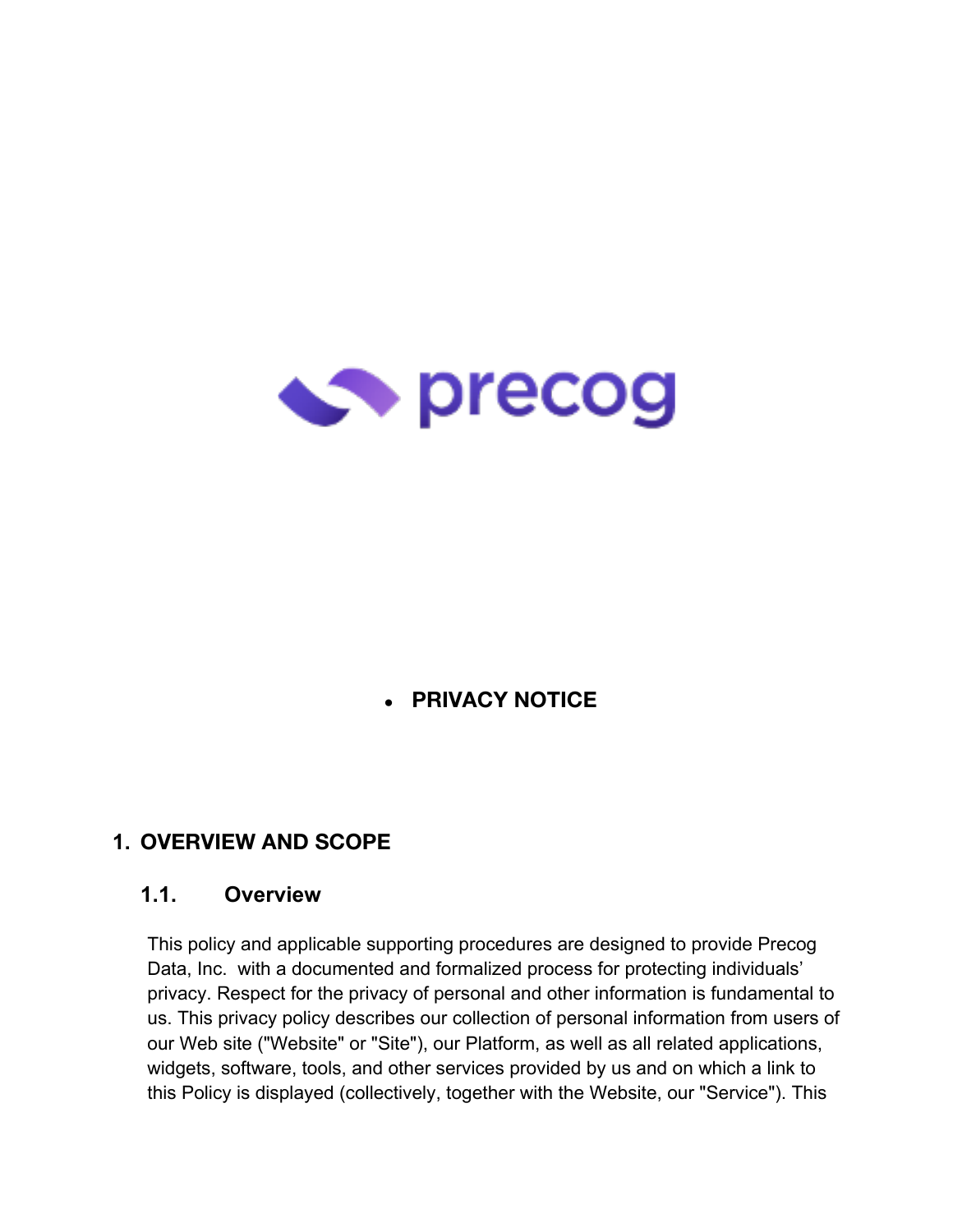Policy also describes our use and disclosure of such information. By using our Service, you consent to the collection and use of personal information in accordance with this policy.

#### **1.2. Scope**

This policy and supporting procedures cover the privacy of all data collected by Precog Data, Inc. in its interaction with individuals in its business operations.

#### **2. ROLES AND RESPONSIBILITIES**

The following roles and responsibilities are to be developed and subsequently assigned to authorized personnel within Precog Data, Inc. regarding privacy practices:

- **Chief Privacy Officer:** Responsibilities include providing overall direction, guidance, leadership, and support on methods and tools for the implementation of a security and privacy-related program. The Chief Privacy Officer will conduct resource and investment planning to implement the management, operational, technical, and privacy requirements of the program.
- **Privacy Committee:** Responsibilities include approving and monitoring adherence to this policy, analyzing the organization's environment, and the legal requirements with which it must comply. Additional responsibilities include:
	- o Execute the privacy operations of the firm, including monitoring the system used to solicit, evaluate, and respond to individual privacy complaints and problems.
	- o Evaluate implemented privacy controls;
	- o Assessing existing policies and procedures that address privacy areas;
	- o Working with appropriate departments to ensure compliance with privacy policies and procedures;
	- o Recommending and monitoring, in conjunction with the relevant departments, the development of internal systems and controls to carry out the organization's privacy objectives;
	- o Report to the Chief Privacy Officer on the effectiveness of the privacy controls/program in meeting applicable regulatory requirements and standards.

#### **3. PERSONAL INFORMATION**

"Personal Information," as used in this policy, is information that specifically identifies an individual, such as an individual's name, social security number, telephone number, or e-mail address. Personal information also includes information about an individual's activities, such as information about his or her activity on the Site or credit history, and demographic information, such as date of birth, gender, address, geographic area, and preferences, when any of this information is linked to personal information that identifies that individual.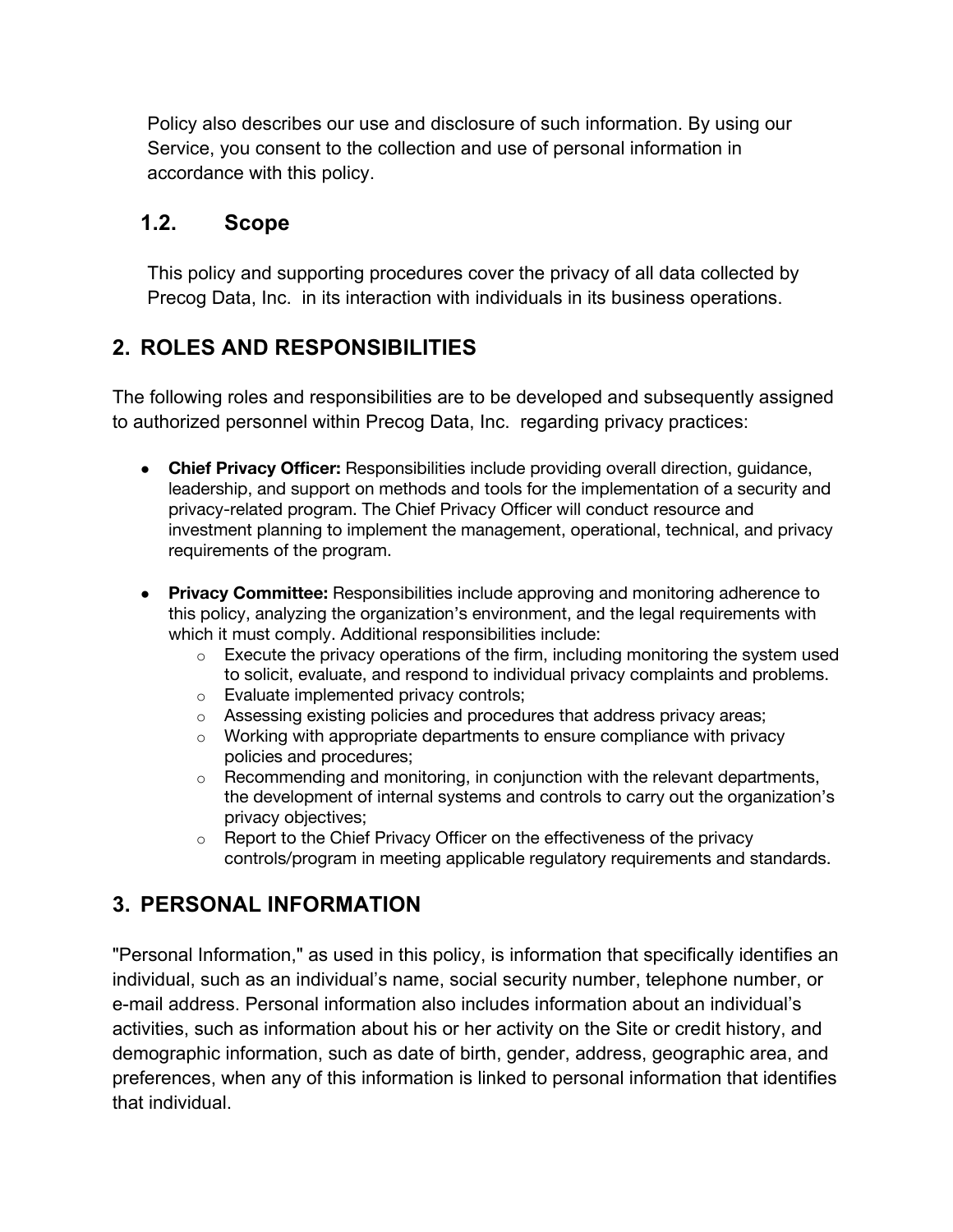Personal information does not include "aggregate" or other non-personally identifiable information. Aggregate information is information that we collect about a group or category of products, services, or users that is not personally identifiable or from which individual identities are removed. We may use and disclose aggregate information, and other non-personally identifiable information, for various purposes.

## **4. COLLECTION OF INFORMATION**

# **4.1. Passive Information Collection**

When you use the Service, some information may be automatically collected, such as your IP address, browser type, system type, the content and pages that you access on the Site, "referring URL" (i.e., the page from which you navigated to the Site), the pages you navigate to on the Site, and from which you leave the Site, as well as the time you spend on the Site.

We collect this information passively using technologies such as standard server logs, cookies, and clear GIFs (also known as "Web beacons"). We use passivelycollected information to administer, operate, and improve the Site and our other services and systems, and to provide services and content that are tailored to you. If we link or associate any information gathered through passive means with personal information, we treat the combined information as personal information under this policy. Otherwise, we use information collected by passive means in a non-personally identifiable form only.

Also, please be aware that third parties may set cookies on your hard drive or use other means of passively collecting information about your use of their services or content. We do not have access to, or control over, these third-party means of passive data collection.

## **4.2. Collection of Voluntarily Provided Information**

We may collect personal information that our users provide to us in a variety of ways through our Service. For instance, when you request information about our services or otherwise communicate with us, we collect the personal information that is provided to us. We may collect personal information such as name, e-mail address, city, state, country, other demographic information, and your interests and preferences in these manners.

## **4.3. Information from Other Sources**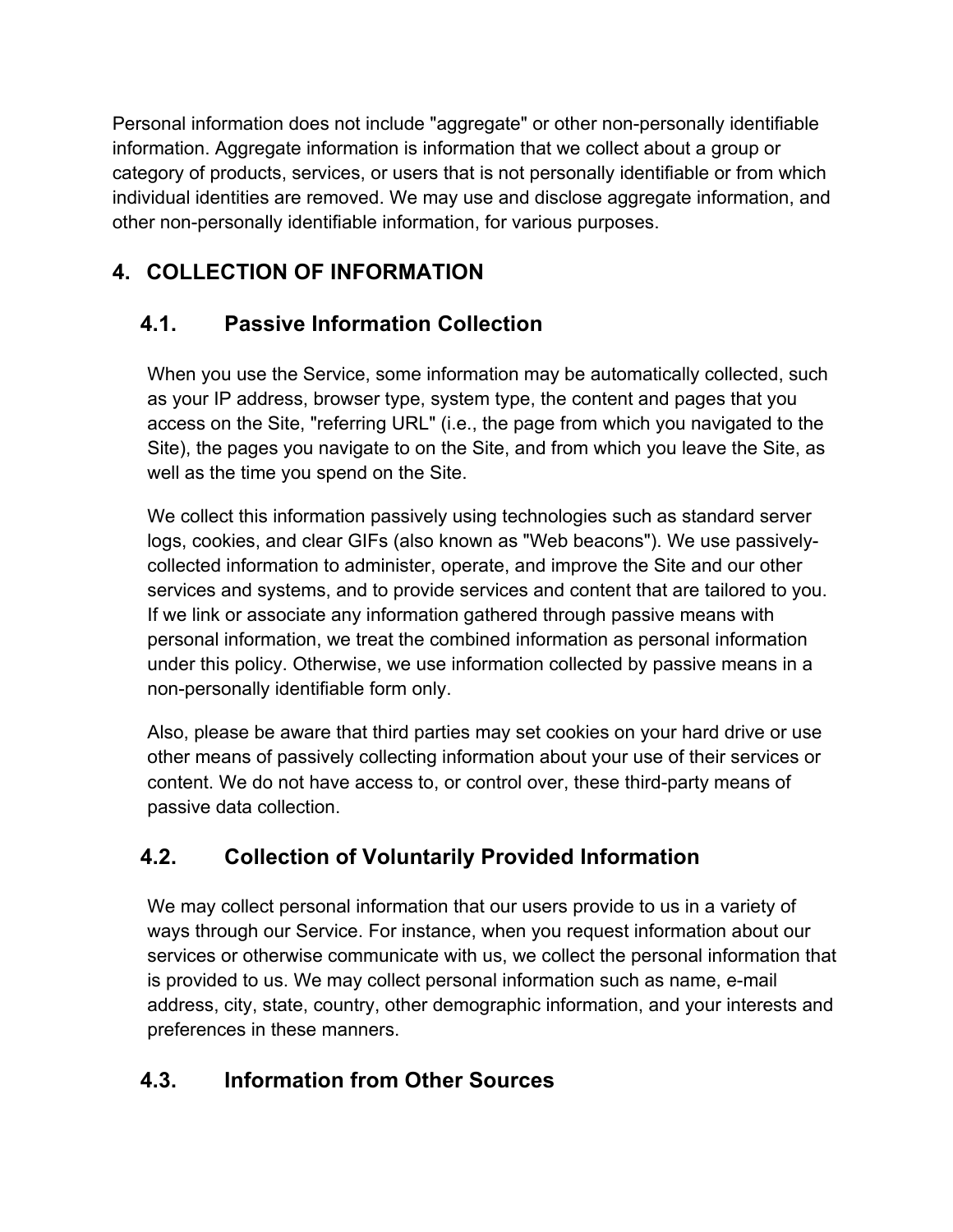We may receive information about you, including personal information, from third parties, and may combine this information with other personal information we maintain about you. If we do so, this policy governs any combined information that we keep in a personally-identifiable format.

#### **5. USE OF PERSONAL INFORMATION**

We use personal information to provide services and information that you request; to enhance, improve, operate, and maintain the Site and Service, our programs, services, website, and other systems; to prevent fraudulent use of our Site and Service; to tailor your user experience; to maintain a record of our dealings with you, and for other administrative purposes.

We may also use the personal information you provide to contact you regarding our products and services. We allow you to opt-out from receiving marketing communications from us as described in the "Choice" section below.

## **6. DISCLOSURE OF PERSONAL INFORMATION**

We will not disclose your personal information to third parties without your consent, other than as described in this policy. We may disclose personal information to thirdparty service providers (e.g., data storage and processing facilities) that assist us in our work. We limit the personal information provided to these service providers to that which is reasonably necessary for them to perform their functions.

We may also disclose personal information if we believe that doing so is legally required or is in our interest to protect our property or other legal rights (including, but not limited to, enforcement of our agreements), or the rights or property of others.

In addition, information about our users, including personal information, may be disclosed as part of any merger, acquisition, debt financing, sale of company assets, or similar transaction, as well as in the event of an insolvency, bankruptcy, or receivership in which personal information could be transferred to third parties as one of our business assets.

## **7. CHOICE**

If you receive a commercial email from us, you may unsubscribe at any time by following the instructions contained within the email. You may also opt-out from receiving commercial emails from us by sending us an email or by writing to us at the address given at the end of this policy.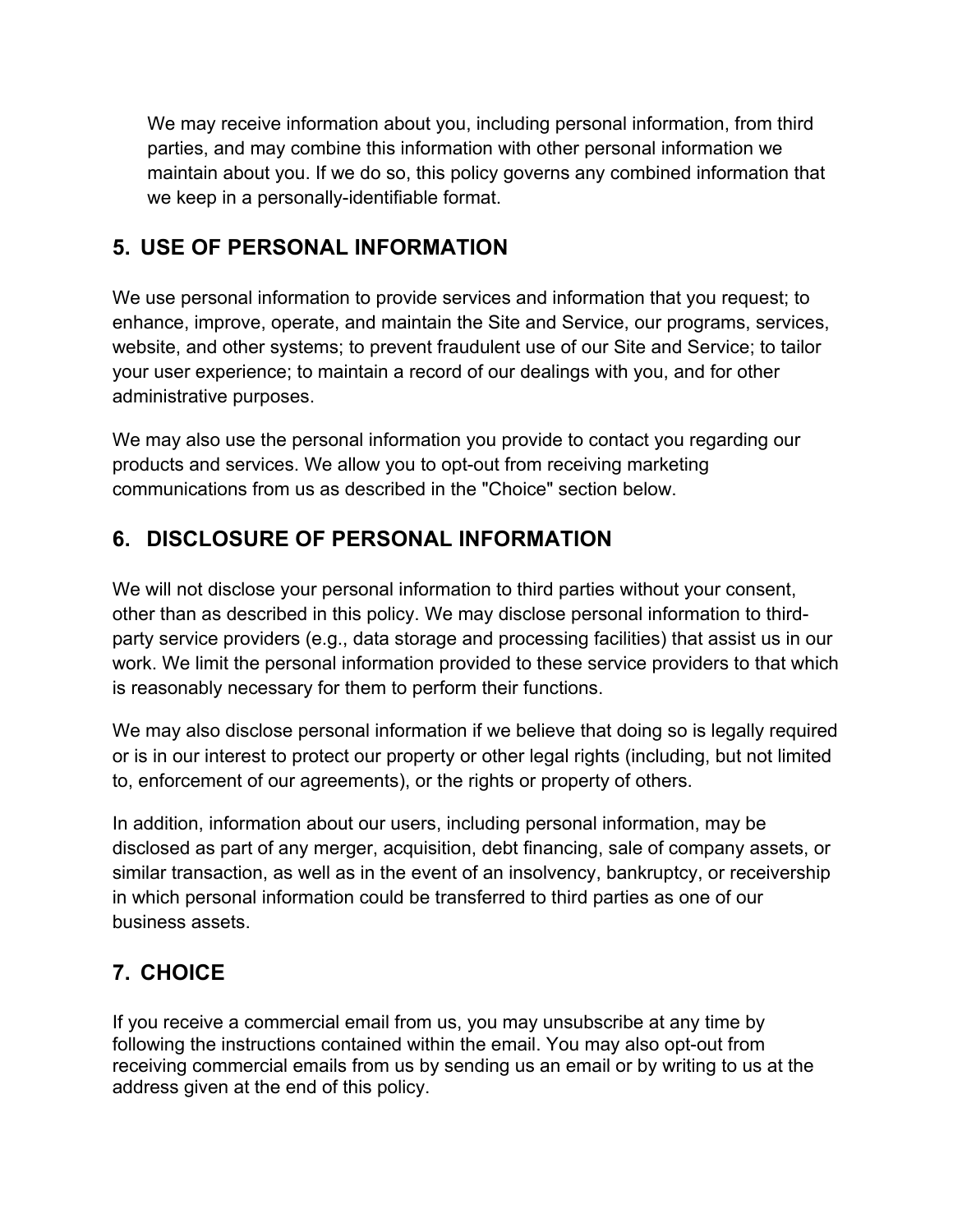## **8. USE AND ACCESS TO COMPANY DATA**

The data sources customers connect will pass data through the Precog system. If data fails to transmit properly, the data may be accessed by Precog personnel to correct transmission errors. This will be performed only to ensure proper transfers are occurring or at the customer's request. Access will be limited to specific personnel. Access to customer data will be tracked and periodically reviewed for appropriateness. We will not disclose or provide other customers or third parties access to any data. The data will be properly secured and isolated logically from other customers.

#### **9. LINKS**

For your convenience, the Site may contain links to other Web sites, products, or services that we do not own or operate. If you choose to visit or use any third-party products or services, please be aware that this policy will not apply to your activities or any information you disclose while using third-party products or services or otherwise interacting with third parties.

## **10. CHILDREN**

Children's safety is important to us, and we encourage parents and guardians to take an active interest in the online activities of their children. We do not knowingly collect personal information from children under the age of 13 without obtaining parental consent.

#### **11. SECURITY**

Precog Data, Inc. protects the Personal Information it collects with reasonable and appropriate physical, electronic, and procedural safeguards. We use reasonable security measures that are designed to protect personal information from loss, misuse, and unauthorized access, disclosure, alteration, or destruction. Please note, however, that no data security measures can be guaranteed to be completely effective. Consequently, we cannot ensure or warrant the security of any personal information or other information. You transmit information to us at your own risk.

## **12. UPDATES TO THIS POLICY**

We may occasionally update this Policy. When we do, we will also revise the "last updated" date at the beginning of the policy. Your continued use of this Service after such changes will be subject to the then-current policy. We encourage you to